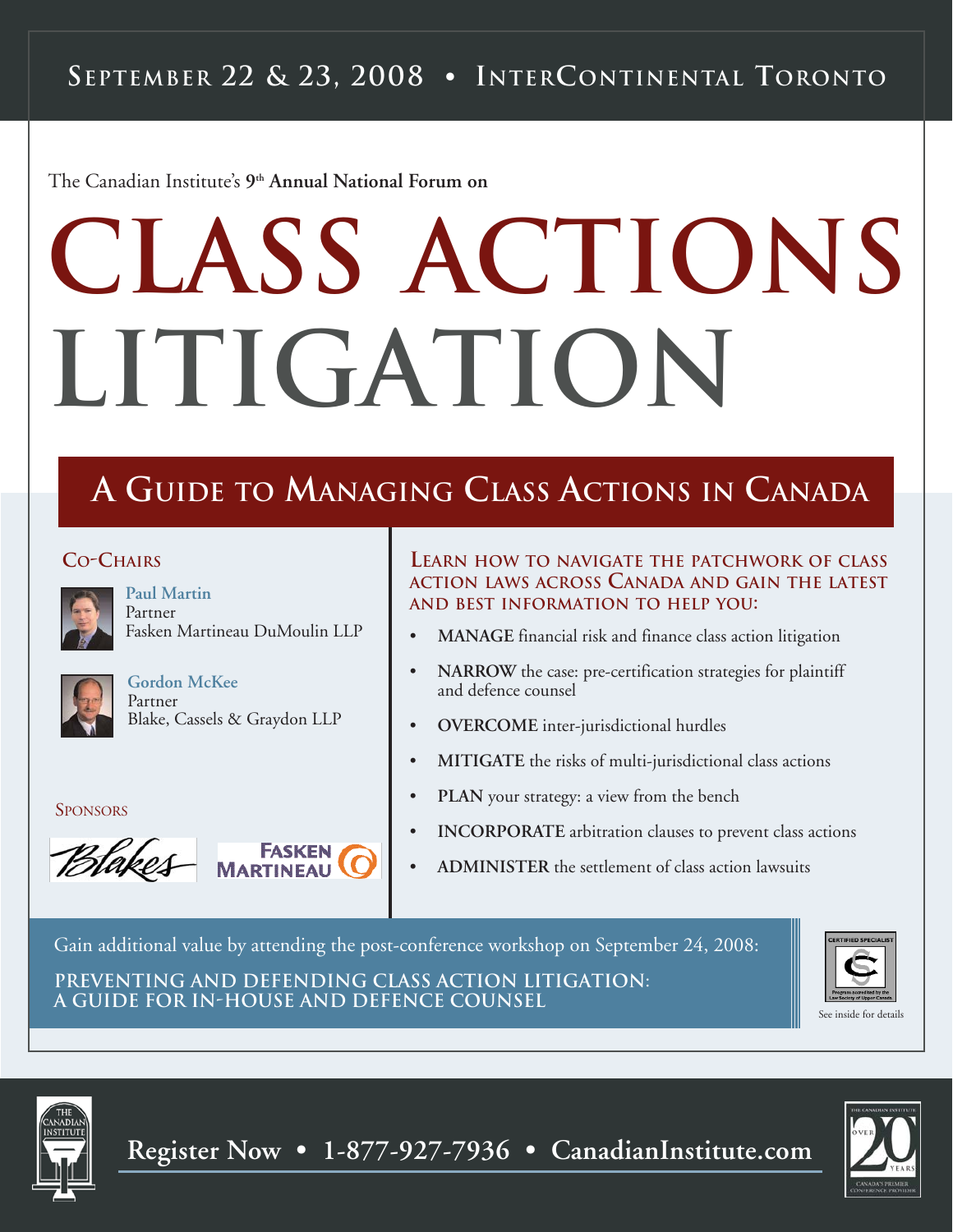### **WHY YOU SHOULD ATTEND**

**C**anada has moved towards a more liberal allowance of class-action litigation in recent years and the likelihood of costly inter-jurisdictional claims that spread across the ten provinces and three territories is significant.

No industry or institution in Canada is immune from the risk of class action lawsuits. High profile class actions have been commenced for damages attributable to tainted blood, malfunctioning defibrillators, improper bank charges, unpaid overtime and the list goes on.

Now in its 9th successful year, the Canadian Institute's **National Forum on Class Action Litigation** is a must attend event for plaintiff and defence, government litigators and in-house counsel who need to stay on top of the patchwork of class action laws in Canada.

Attend this conference and you will acquire practical strategies from leading litigators and professionals to help you prevent and manage class action proceedings.

Register now to secure your place by calling The Canadian Institute at **1-877-927-7936** or by visiting our website at **www.CanadianInstitute.com**.

We look forward to seeing you at the conference.

#### **FACULTY LIST**

Co-Chairs:

Paul Martin Partner, Fasken Martineau DuMoulin LLP

Gordon McKee Partner, Blake, Cassels & Graydon LLP

#### Speakers:

Edward Babin Partner, Davies Ward Phillips Vineberg LLP

Andrew Borrell Partner, Fasken Martineau DuMoulin LLP (Vancouver)

Clint Docken, Q.C. Docken & Company (Calgary)

Kerry Eaton Vice President Crawford Class Action Services

Norman Emblem Partner, Fraser Milner Casgrain LLP

Eric R. Hoaken Partner, Bennett Jones LLP

Lisa La Horey Partner, McCague, Peacock, Borlack,

Blakes is a leading **Thakes** Canadian business law firm. We have more than 500 lawyers in offices in Montréal, Ottawa, Toronto, Calgary, Vancouver, New York, Chicago, London and Beijing. Serving a diverse national and international client base, our integrated office network provides clients with access to the Firm's full spectrum of capabilities in virtually every area of business law. **www.blakes.com**

McInnis & Lloyd LLP

Dimitri Lascaris Siskinds LLP

Douglas Lennox Counsel, Klein Lyons

Robert W. Leurer, Q.C. Partner MacPherson Leslie & Tyerman LLP (Regina)

Dalton McGrath Partner, Blake, Cassels & Graydon LLP (Calgary)

John A. McKiggan Arnold, Pizzo, McKiggan (Halifax)

Warren B. Milman Partner McCarthy Tétrault LLP (Vancouver)

James Newland Partner, Lerners LLP

Cameron Pallett Barrister & Solicitor

Gina Papageorgiou Counsel, Class Proceedings Committee

Russell Raikes Partner, Cohen Highley LLP (London)

Canadian-based interna-**FASKEN** Canadian-based interna-<br>**MARTINEAU** tional law firm Fasken Martineau is a leader in litigation and dispute resolution. With more than 160 litigators firm-wide, we advise in all areas of the law, including product liability, insurance, banking, appellate litigation, commercial and securities litigation as well as class actions, where we have defended a majority of<br>the significant cases in Canada. significant cases in Canada. **www.fasken.com**

#### **WHO SHOULD ATTEND**

- Plaintiff and Defence lawyers
- In-House/General Counsel
- Federal, Provincial and Municipal Government Lawyers
- Claims Lawyers
- Claims Managers
- Claims Adjusters



Joel Rochon Partner, Rochon Genova LLP

Nick Rodrigo Davies Ward Phillips and Vineberg LLP (Montréal)

Sylvie Rodrigue Partner, Ogilvy Renault LLP

John Rossos Principal, Bridgepoint Financial Services

Francis Rouleau Partner, Blake, Cassels & Graydon (Montréal)

Gina Scarcella Senior Counsel, Justice Canada

Peter Mantas Partner, Heenan Blaikie LLP (Ottawa)

#### Workshop Leaders:

Norman Emblem Partner, Fraser Milner Casgrain LLP

Tiffany D. Soucy Fraser Milner Casgrain LLP



This program has been accredited by the **Law Society of Upper Canada** towards the professional development requirement for certification.

**Conference: Civil Litigation 11.0 hours Post-Conference Workshop: Civil Litigation 2.5 hours**

*Register at 1-877-927-7936 or in Toronto 416-927-7936 or www.CanadianInstitute.com*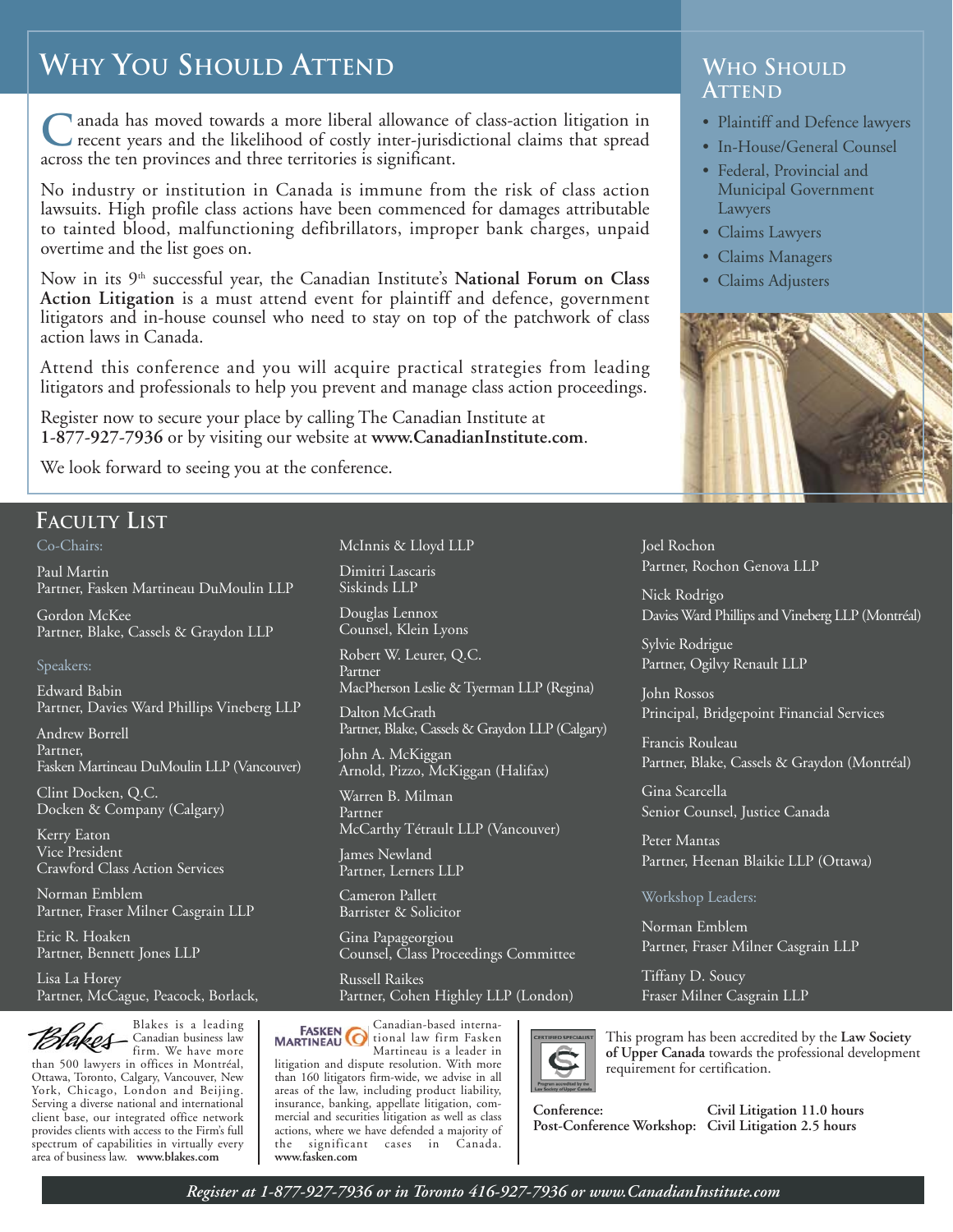#### **MONDAY, SEPTEMBER 22, 2008**

#### 8:00 Registration Opens and Coffee Served **D**

#### **9:00 Opening Remarks from the Co-Chairs**

*Paul Martin* **Partner Fasken Martineau DuMoulin LLP** *Gordon McKee*

**Partner, Blake, Cassels & Graydon LLP**

#### **9:15 Navigating the Patchwork of Class Action Litigation: A Cross-Canada Update**

#### *Nick Rodrigo*

**Davies Ward Phillips and Vineberg LLP (Montréal)**

*Robert W. Leurer, Q.C.* **MacPherson Leslie & Tyerman LLP (Regina)**

*Douglas Lennox*

**Counsel, Klein Lyons**

#### *John A. McKiggan*  **Arnold, Pizzo, McKiggan (Halifax)**

- Reviewing significant cases from across Canada
- Identifying the best forum for your class action
	- What are the most plaintiff and defendant friendly provinces for class action litigation and why?
	- Has there been a retrenchment by the courts in Quebec and if so, what are the implications for pursuing a case in Quebec?
- Analyzing the impact of changes to Saskatchewan's class action legislation
- Assessing causes of action post *Hoffman*: Will the Saskatchewan approach influence other jurisdictions?
- Update on Nova Scotia's legislation and how it is playing out
- The threshold for certification: a province by province comparison
	- What kind of expert evidence is being used
	- and accepted at the certification hearing?
- Establishing a cause of action for authorization in Quebec post *Harmegnies v Toyota*
- Bringing actions against numerous defendant companies: an update on the law
- Recognizing and enforcing non-Quebec national class action settlements: what lessons can be learned from *Société Canadienne des Postes v. Lépine?*

#### **10:45 Networking and Refreshment Break**

#### **11:00 Getting Direction from the Court for Tactical Planning Purposes**

*In this session, participants will have the opportunity to hear from the bench and ask the most pressing questions regarding class action litigation, including:*

#### **Moderator**

*Sylvie Rodrigue* **Partner, Ogilvy Renault LLP**

**Panel**

*The Honourable Mr. Justice Masuhara* **British Columbia Supreme Court**

*The Honourable Mr. Justice Wagner* **Quebec Superior Court**

- How does the court approach multi-jurisdictional class actions?
- How do judges view forum shopping and how do they see their role in multi-jurisdictional class actions?
- Is a national class action in the court's jurisdiction?
- What are judges looking for in the litigation plan?
- Are class action trials on the rise?
- What kinds of motions are well received and when?
- Tips for getting private financing for class action suits without violating the rules against champerty & maintenance
- What are judges looking for when asked to approve class action settlements?
- Practice tips for managing class action cases with the case management judge
- **12:00 Networking Luncheon for Delegates and Speakers**



#### **1:15 Using Arbitration Clauses to Prevent Class Actions: A Status Report for Plaintiff and Defence Counsel**

*In this session, get clarification from lead counsel in the largest class action case in Canada about the status of arbitration clauses to prevent class actions after the Supreme Court of Canada's decision in Dell and its impact on consumer class actions in Canada.*

*Edward Babin* **Partner, Davies Ward Phillips Vineberg LLP**

#### **2:00 Financing Class Action Litigation and Managing Financial Risk**

*John Rossos*  **Principal Bridgepoint Financial Services**

*Gina Papageorgiou* **Counsel Class Proceedings Committee**

#### *Eric R. Hoaken* **Partner, Bennett Jones LLP**

- Identifying opportunities for financing class actions
- Managing financial risk through indemnities
- Understanding public funding legislation in Canada
- Meeting the criteria for public funding: application tips
- Financing by class members What you should consider when drafting agreements
- Getting judicial approval to work with private investors: best practices
- Strategies for spreading the risk
- Partnering with other legal counsel Partnering with insurers
- Discussing the role of limited partnerships in class action
- financing: advantages and disadvantages Update on the law of interim disbursements in class actions

#### **3:15 Networking and Refreshment Break**

#### **3:30 Handling Inter-Jurisdictional Hurdles: Carriage Motions and Co-Counsel Agreements**

*In this unique session, you will examine the Merck Frosst Canada, Vitapharm, Medtronic and Guidant cases and learn practical tips from experienced litigators about how to handle inter-jurisdictional hurdles.*

*Clint Docken, Q.C.* **Docken & Company (Calgary)**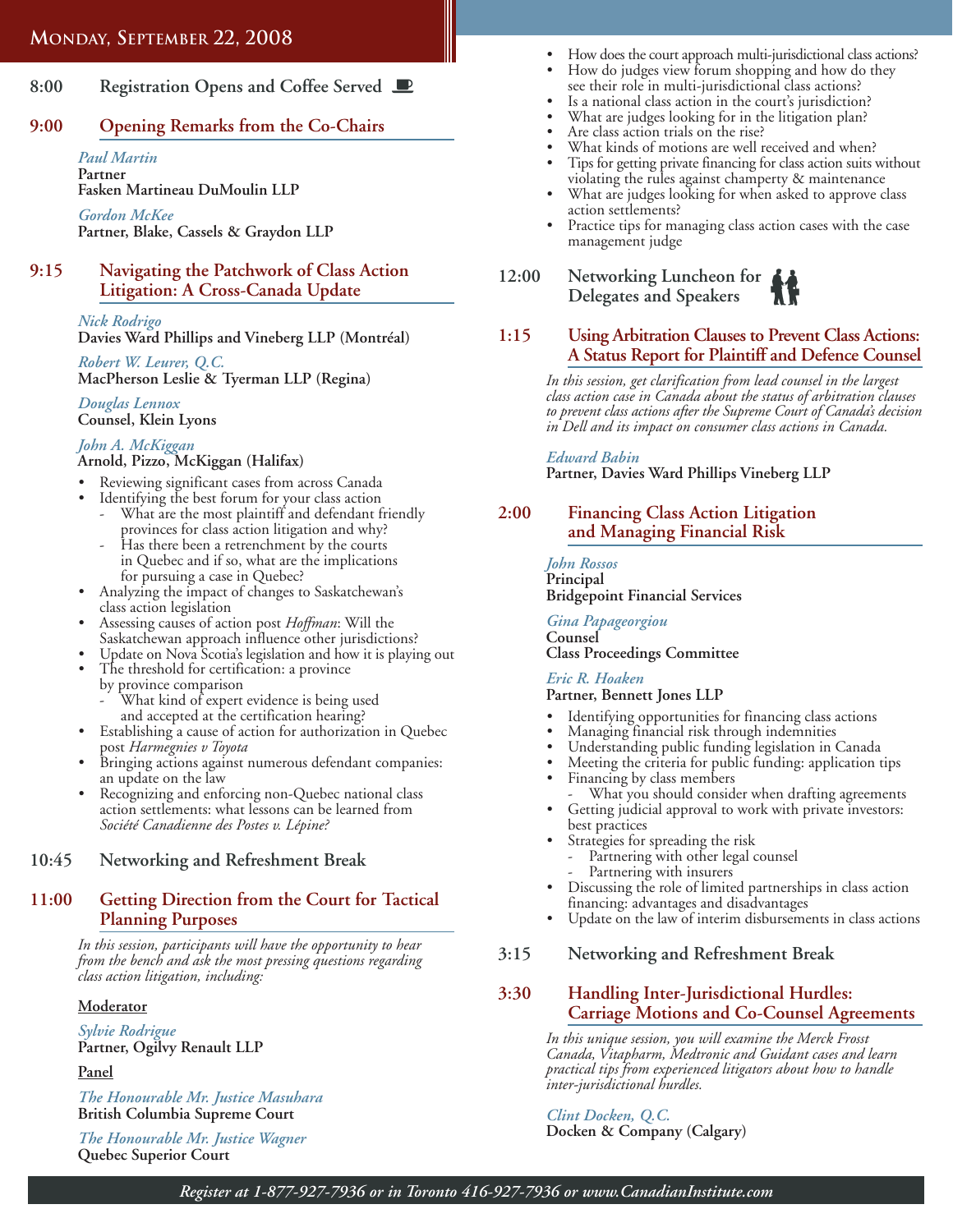#### *Joel Rochon* **Partner, Rochon Genova LLP**

- Putting together your class action team to avoid carriage motions
	- Why counsel should work together: lessons learned from *Vitapharm*
- Competing for class action carriage post *Merck Frosst Canada*
	- What factors are the courts considering when deciding carriage motions?
- Clarifying the role of defence counsel in carriage motions
- Drafting co-counsel agreements: the do's and don'ts Best practices for using co-counsel association agreements
	- in cross border cases What are the benefits and risks?
	- How far will Canadian courts dig into co-counsel arrangements?
- **4:30 Co-Chairs Recap Conference Adjourns**

#### **TUESDAY, SEPTEMBER 23, 2008**

- 8:15 Coffee Served **D**
- **8:45 Opening Remarks from the Co-Chairs**

#### **9:00 Mitigating the Risks of Multi-Jurisdictional Class Actions**

#### *Francis Rouleau*

**Partner, Blake, Cassels & Graydon LLP (Montreal)**

#### *Peter Mantas*

#### **Partner, Heenan Blaikie LLP (Ottawa)**

- Reviewing case law and identifying the risks and problems faced by defendants in multi-jurisdictional class actions
	- Managing multiple claims and reducing wasted resources
	- Maneuvering for the jurisdictional part of the battle
	- Limiting or enlarging the class as part of your strategy
- Discussing legal doctrines that may be of assistance • Analzying how courts are approaching multi-jurisdictional
	- cases: an overview of the law
	- The constitutionality of national class actions
	- Multi-jurisdictional class actions when the Crown is defendant
	- Assuming that a class action is certified in one province, what effect would it have on the residents of another?
	- What if certified classes overlap?
	- Race to the wire: does a certification in one jurisdiction bind another?
- Can the multi-jurisdictional dilemma be solved?
	- National class actions
- Court enforced choice of forum Expanding the jursidiction of the Federal Court: Fuller Construction revisited

#### **10:00 Networking and Refreshment Break**

#### **10:15 Narrowing the Case: Pre-Certification Strategies for Plaintiff and Defence Counsel**

#### **Moderator**

#### *Robert W. Leurer, Q.C.*

**Partner MacPherson Leslie & Tyerman LLP (Regina)**

#### **Panel**

#### *Andrew Borrell* **Partner, Fasken Martineau DuMoulin LLP (Vancouver)**

#### *Gina Scarcella*

**Senior Counsel, Justice Canada**

#### *Cameron Pallett*

**Barrister & Solicitor**

#### **Plaintiff Counsel's Perspective**

- Streamlining your case: lessons learned from the Mad Cow class action
- Weighing the risks and benefits of pursuing your case: what are the most important things to consider?
- Strategies for responding to pre-certification motions
- Identifying the pros and cons of settlement pre and post certification

#### **Defence Counsel's Perspective**

- Analyzing the claim
	- Key things to look for when deciding whether to oppose certification or seek an early settlement
- An overview of how pre-certification strategies vary between provinces
- Optimizing the timing for bringing pre-certification motions When should you bring a motion to strike?
	- When motions to strike based on no duty of care will be successful: lessons learned from recent cases
- Understanding the implications of bringing your motion
- to strike after certification Discussing the strategic use of motions to stay
	- and motions to change forum What considerations are relevant to this analysis
	- Using confidentiality agreements as a defence strategy
- Tips for making sure defendants are on the same page when defending a class action

#### **11:30 Prosecuting and Defending Secondary Market Securities Class Actions: An Emerging Threat for Securities Issuers**

*Dimitri Lascaris* **Siskinds LLP**

#### *Dalton McGrath*

#### **Partner, Blake, Cassels & Graydon LLP (Calgary)**

- Determining when to pursue securities class actions - Tips for weighing the pros and cons of pursuing the case
- Building the evidentiary record to support the application for leave
- Guidance on what experts to retain and when
- Getting the court's permission to adduce evidence
- Acquiring evidence without the use of formal discovery • Clarifying how common law causes of action work
- in concert with the *Securities Act*
- Techniques for identifying witnesses in possession of material evidence
- Accessing damages in relation to securities class actions - How to get around the presumptive methodology for damages
	- What other methodologies are legitimate and in what circumstances can you use them?
- Exploring available defences
- Identifying defensive and protective strategies for corporations to avoid being sued
- Strategies for defending leave applications
- **12:15 Networking Luncheon for Delegates and Speakers**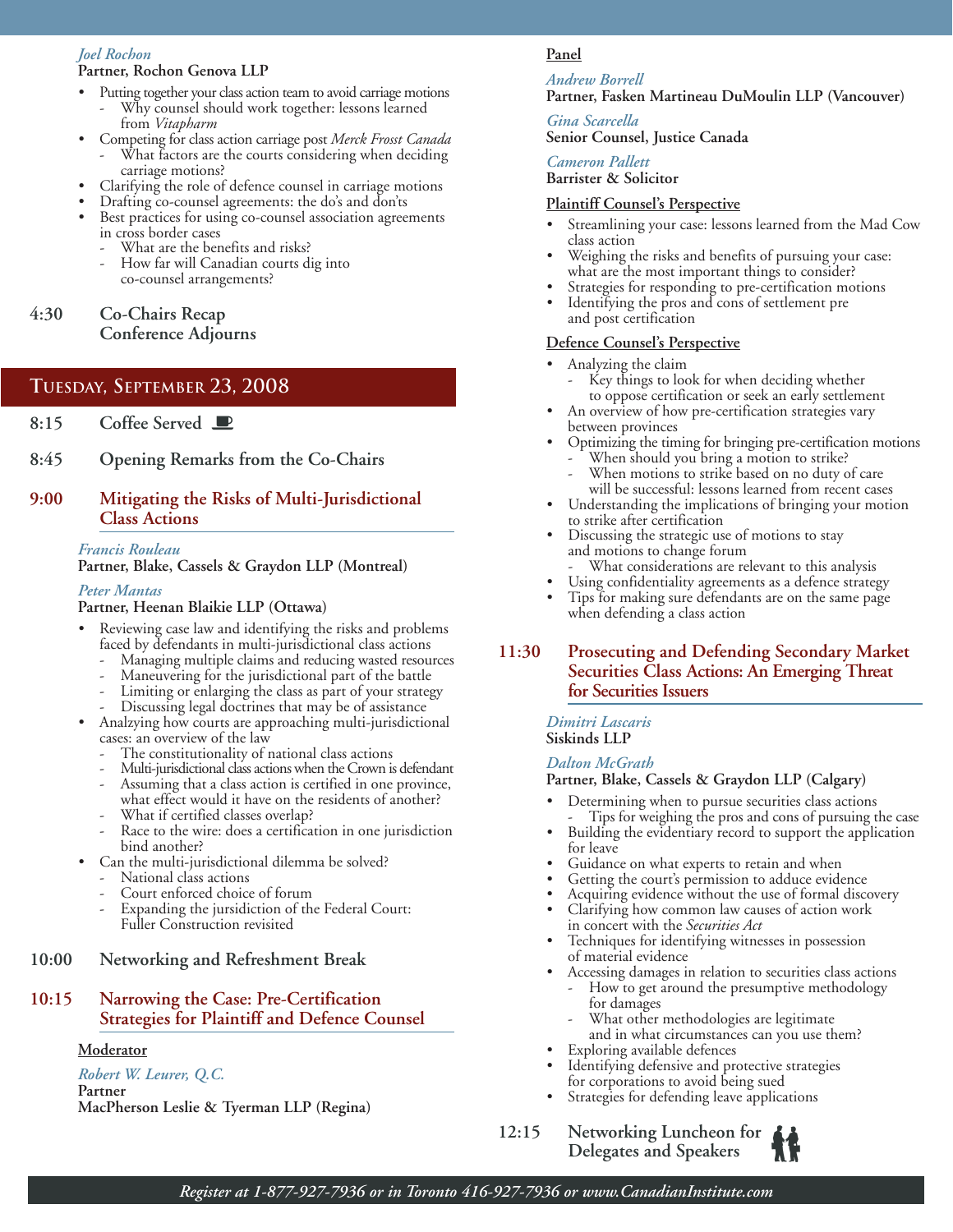#### **1:30 Managing the Settlement of Class Action Litigation**

#### *Kerry Eaton* **Vice President Crawford Class Action Services**

#### *Norman Emblem*

#### **Partner, Fraser Milner Casgrain LLP**

- Lessons learned from settlement administration
	- Best practices for managing class action settlements When should counsel consider involving settlement
- administrators and why?
- Exploring the purpose of redress plans
- Designing and implementing a redress plan Strategic and tactical considerations regarding court
- approval of a redress plan The need for an independent administrator
- The need for transparency

#### **2:30 Networking and Refreshment Break**

#### **2:45 Proving and Disproving Damages: Where Are We Now?**

#### *James Newland* **Partner**

**Lerners LLP** 

#### *Warren B. Milman*

#### **Partner**

#### **McCarthy Tétrault LLP (Vancouver)**

- Update on the law of certifying punitive damages
- Asking for common issues related to punitive damages as a defence strategy: practice tips
- Separating determination of conduct from determination of amount of award
- Aggregate damages and the fallout from *Cassano* and *Markson*: a cross-Canada review
- Reviewing how causation is being defined across Canada
- Proving damages on a class wide basis post *DRAM*
- Using statistical evidence effectively to prove or disprove global damages
- Establishing individual damages at the common issue trial: best practices
- Update on cases applying the waiver of tort threshold
	- What does waiver of tort mean in the class action context?
	- Is it a remedy or independent cause of action?

#### **3:45 Protecting You and Your Clients from Excessive Cost Awards**

#### *Russell Raikes* **Partner**

**Cohen Highley LLP**

#### *Lisa La Horey*

#### **Partner, McCague, Peacock, Borlack, McInnis & Lloyd LLP**

- Discussing the implications of *Danier Leather* for plaintiffs and their counsel
- Tips for choosing your representative plaintiff post *Danier Leather*
- Best practices for minimizing exposure for plaintiffs and their counsel following *Danier Leather*
	- Can you assign a cause of action to a numbered company? Will this insulate plaintiffs and their counsel?
- Clarifying the obligation to indemnify representative plaintiffs for cost awards post *Poulin v. Ford Motor Co. of Canada*

#### **SPONSORSHIP & EXHIBITION OPPORTUNITIES**

Maximize your organization's visibility in front of key decision-makers in your target market. For more information, contact Director Business Development **Daniel Gellman** at **416-927-0718 ext. 389**, toll-free **1-877-927-0718 ext. 389** or by email at **d.gellman@CanadianInstitute.com**



For over 20 years, **The Canadian Institute's** conferences, summits and executive briefings have provided the business intelligence that Canadian decision makers need, to respond to challenges and opportunities both here at home and around the world. With a view to provide information on the leading edge, **The Canadian Institute** operates as a think tank – monitoring trends and

developments in all major industry sectors. Headquartered in Toronto, **The Canadian Institute** produces over 180 events attended by thousands of senior executives from across the country. For more information, visit www.CanadianInstitute.com.





#### **INTERACTIVE LEARNING SESSION**

#### **Wednesday, September 24, 2008**

9:00 a.m. to 12:00 p.m. (Registration opens at 8:30 a.m.)

#### **PREVENTING AND DEFENDING CLASS ACTION LITIGATION: A GUIDE FOR IN-HOUSE AND DEFENCE COUNSEL**

Courts are showing a greater willingness to certify class actions, which is giving rise to more class action discoveries and trials. In this interactive workshop, you will learn from leading experts about winning strategies for preventing and defending class actions.

#### *Norman Emblem*

Partner, Fraser Milner Casgrain LLP

#### *Tiffany D. Soucy*

Fraser Milner Casgrain LLP

- Clarifying how provincial and federal class action litigation applies to companies operating in different parts of Canada
	- Which laws apply to your company?
- Incorporating mandatory arbitration clauses into consumer contracts to preclude class proceedings: best practices
- Strategies for preventing unpaid overtime class action lawsuits
- Putting a suitable adjudication plan in place as part of your defence strategy
- Strategies for pulling apart the statement of claim
- Drafting effective pleadings
	- What should and should not be included in the Statement of Defence
- Putting together the Respondent's Brief for Certification
	- Tips for determining what should be before the court
- How to stay organized: tips for managing files and ensuring effective communication between in-house and outside counsel

©The Canadian Institute, 2008